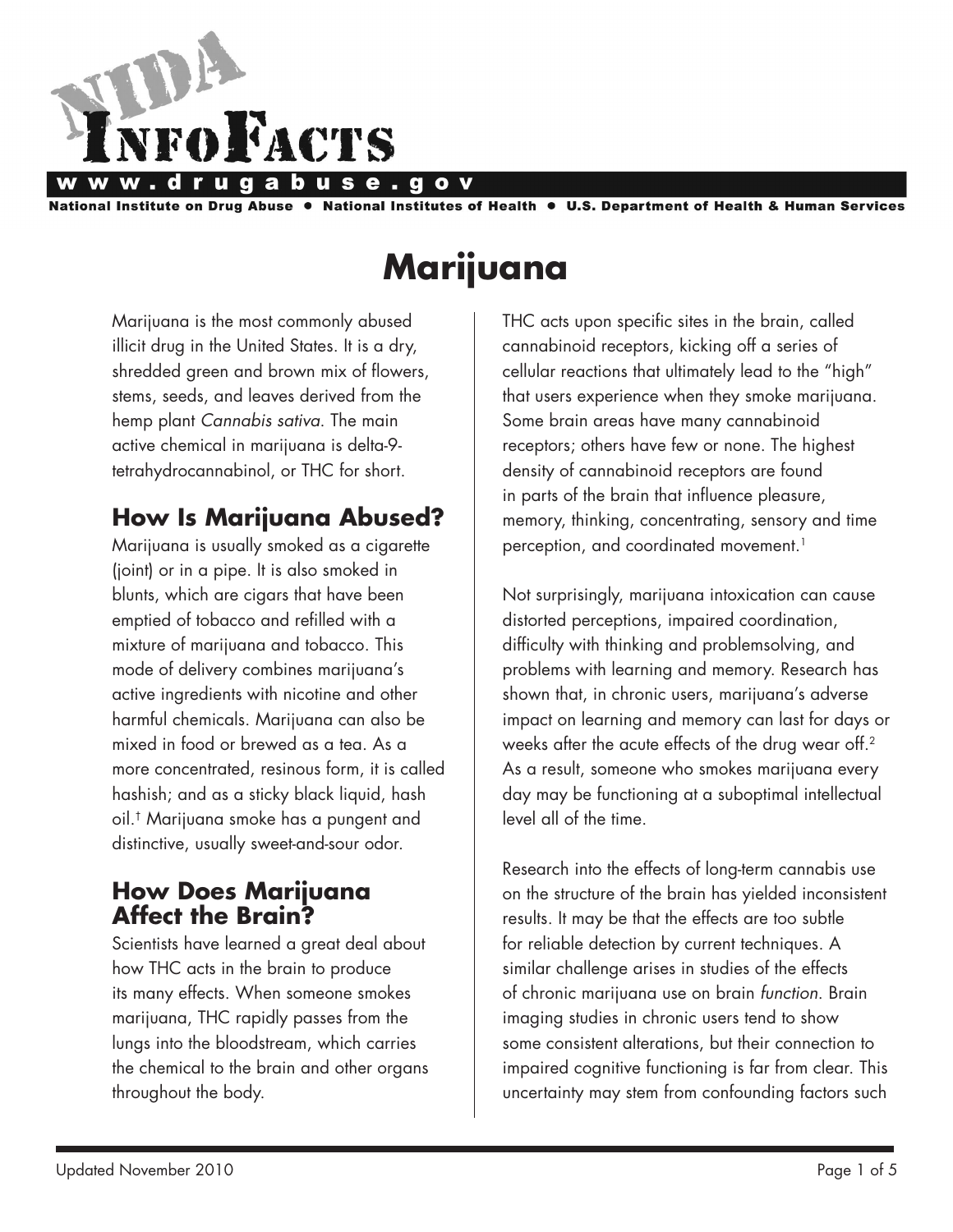

**Institutes of Health** 

as other drug use, residual drug effects, or withdrawal symptoms in long-term chronic users.

### *Addictive Potential*

Long-term marijuana abuse can lead to addiction; that is, compulsive drug seeking and abuse despite the known harmful effects upon functioning in the context of family, school, work, and recreational activities. Estimates from research suggest that about 9 percent of users become addicted to marijuana; this number increases among those who start young (to about 17 percent) and among daily users (25–50 percent).

Long-term marijuana abusers trying to quit report withdrawal symptoms including: irritability, sleeplessness, decreased appetite, anxiety, and drug craving, all of which can make it difficult to remain abstinent. These symptoms begin within about 1 day following abstinence, peak at 2–3 days, and subside within 1 or 2 weeks following drug cessation.<sup>3</sup>

### *Marijuana and Mental Health*

A number of studies have shown an association between chronic marijuana use and increased rates of anxiety, depression, and schizophrenia. Some of these studies have shown age at first use to be an important risk factor, where early use is a marker of increased vulnerability to later

problems. However, at this time, it is not clear whether marijuana use causes mental problems, exacerbates them, or reflects an attempt to self-medicate symptoms already in existence.

Chronic marijuana use, especially in a very young person, may also be a marker of risk for mental illnesses—including addiction—stemming from genetic or environmental vulnerabilities, such as early exposure to stress or violence. Currently, the strongest evidence links marijuana use and schizophrenia and/or related disorders.<sup>4</sup> High doses of marijuana can produce an acute psychotic reaction; in addition, use of the drug may trigger the onset or relapse of schizophrenia in vulnerable individuals.

### **What Other Adverse Effects Does Marijuana Have on Health?**

### *Effects on the Heart*

Marijuana increases heart rate by 20–100 percent shortly after smoking; this effect can last up to 3 hours. In one study, it was estimated that marijuana users have a 4.8 fold increase in the risk of heart attack in the first hour after smoking the drug.<sup>5</sup> This may be due to increased heart rate as well as the effects of marijuana on heart rhythms, causing palpitations and arrhythmias. This risk may be greater in aging populations or in those with cardiac vulnerabilities.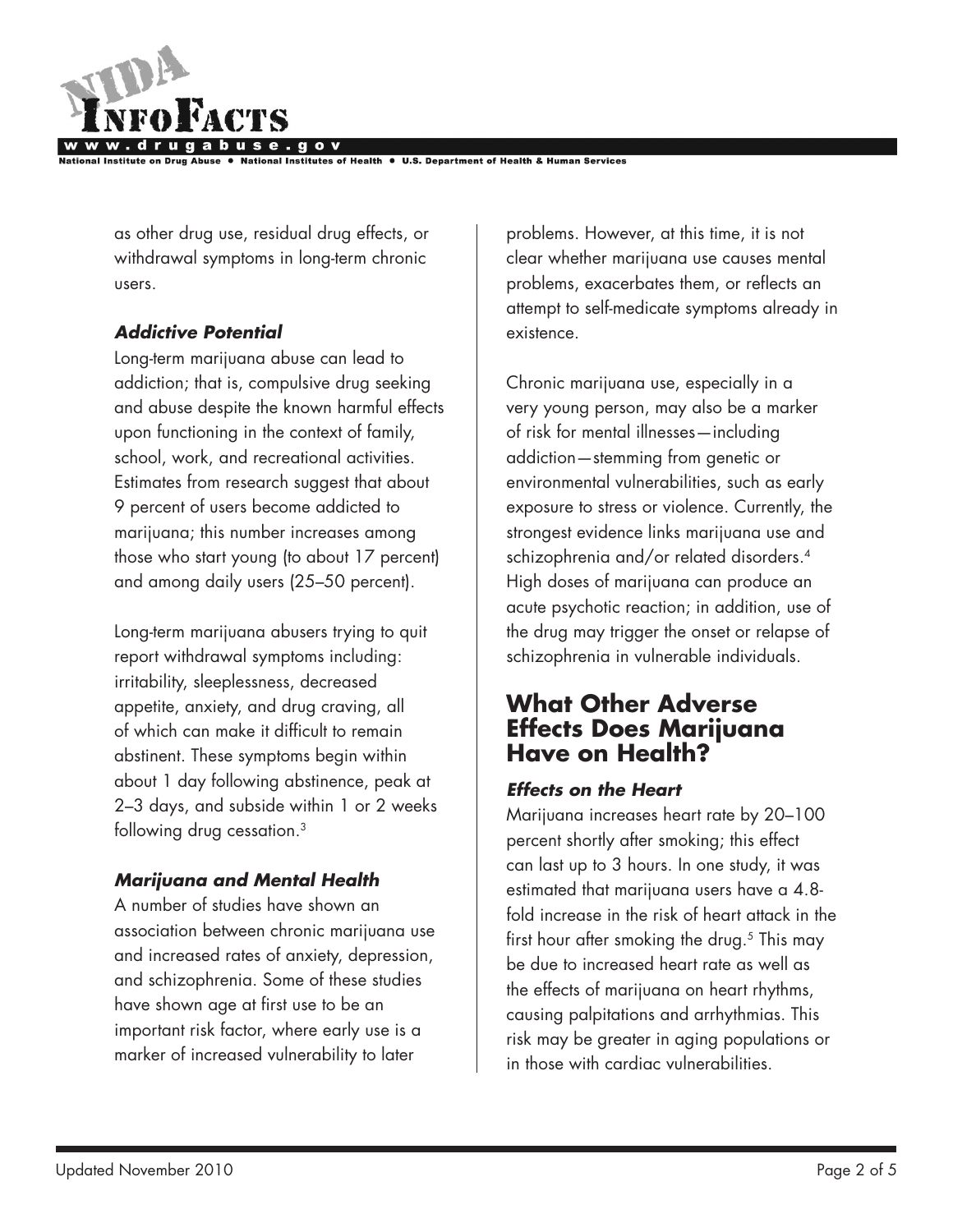

#### *Effects on the Lungs*

Numerous studies have shown marijuana smoke to contain carcinogens and to be an irritant to the lungs. In fact, marijuana smoke contains 50–70 percent more carcinogenic hydrocarbons than tobacco smoke. Marijuana users usually inhale more deeply and hold their breath longer than tobacco smokers do, which further increase the lungs' exposure to carcinogenic smoke. Marijuana smokers show dysregulated growth of epithelial cells in their lung tissue, which could lead to cancer;<sup>6</sup> however, a recent case-controlled study found no positive associations between marijuana use and lung, upper respiratory, or upper digestive tract cancers.7 Thus, the link between marijuana smoking and these cancers remains unsubstantiated at this time.

Nonetheless, marijuana smokers can have many of the same respiratory problems as tobacco smokers, such as daily cough and phlegm production, more frequent acute chest illness, and a heightened risk of lung infections. A study of 450 individuals found that people who smoke marijuana frequently but do not smoke tobacco have more health problems and miss more days of work than nonsmokers.8 Many of the extra sick days among the marijuana smokers in the study were for respiratory illnesses.

#### *Effects on Daily Life*

Research clearly demonstrates that marijuana has the potential to cause problems in daily life or make a person's existing problems worse. In one study, heavy marijuana abusers reported that the drug impaired several important measures of life achievement, including physical and mental health, cognitive abilities, social life, and career status.<sup>9</sup> Several studies associate workers' marijuana smoking with increased absences, tardiness, accidents, workers' compensation claims, and job turnover.

### **What Treatment Options Exist?**

Behavioral interventions, including cognitivebehavioral therapy and motivational incentives (i.e., providing vouchers for goods or services to patients who remain abstinent) have shown efficacy in treating marijuana dependence. Although no medications are currently available, recent discoveries about the workings of the cannabinoid system offer promise for the development of medications to ease withdrawal, block the intoxicating effects of marijuana, and prevent relapse.

The latest treatment data indicate that in 2008 marijuana accounted for 17 percent of admissions (322,000) to treatment facilities in the United States, second only to opiates among illicit substances. Marijuana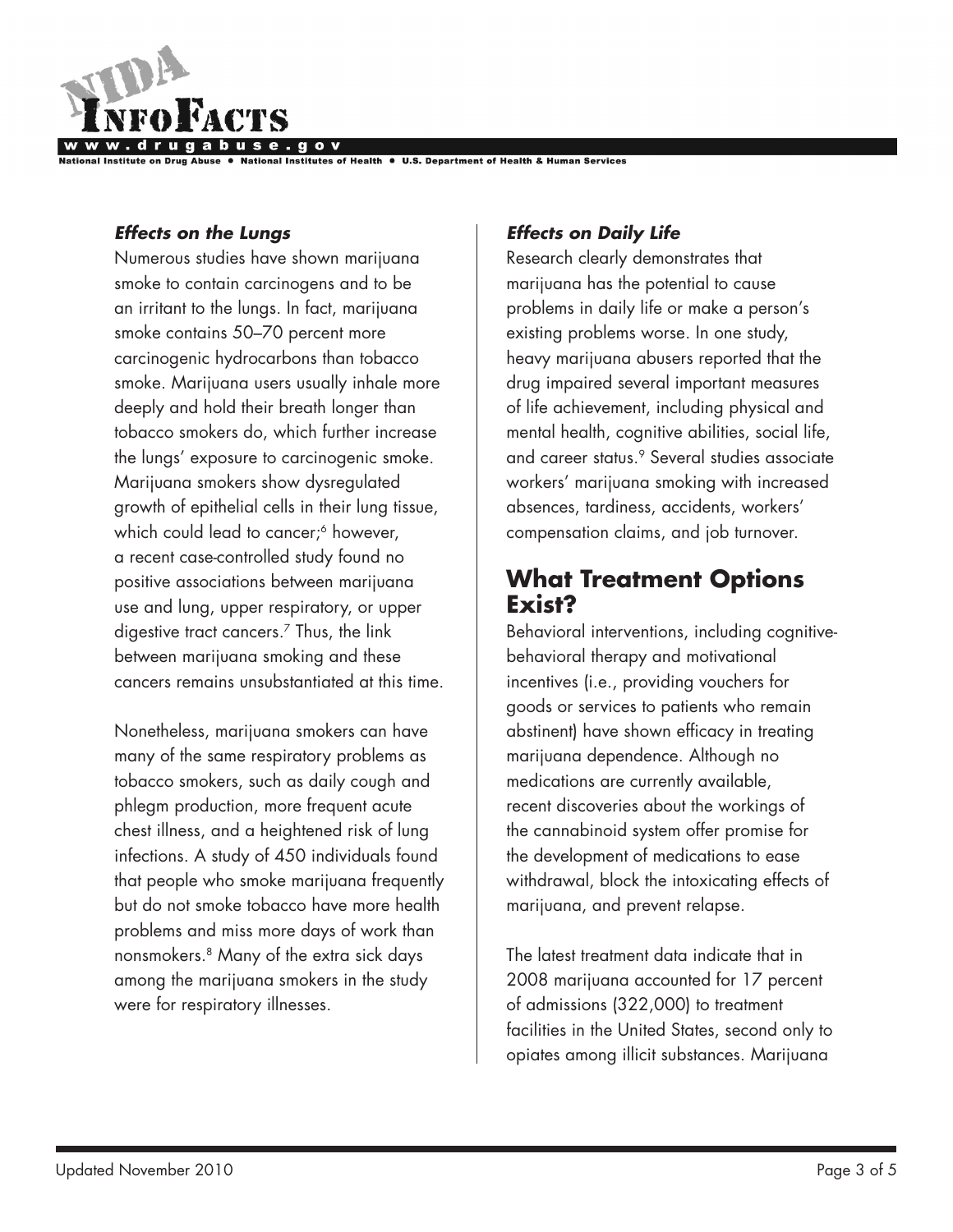

**nstitutes of Health** 

admissions were primarily male (74 percent), White (49 percent), and young (30 percent were in the 12–17 age range). Those in treatment for primary marijuana abuse had begun use at an early age: 56 percent by age 14.††

### *Is Marijuana Medicine?*

The potential medicinal properties of marijuana have been the subject of substantive research and heated debate. Scientists have confirmed that the cannabis plant contains active ingredients with therapeutic potential for relieving pain, controlling nausea, stimulating appetite, and decreasing ocular pressure. Cannabinoidbased medications include synthetic compounds, such as dronabinol (Marinol®) and nabilone (Cesamet®), which are FDA approved, and a new, chemically pure mixture of plant-derived THC and cannabidiol called Sativex®, formulated as a mouth spray and approved in Canada and parts of Europe for the relief of cancer-associated pain and spasticity and neuropathic pain in multiple sclerosis.

Scientists continue to investigate the medicinal properties of THC and other cannabinoids to better evaluate and harness their ability to help patients suffering from a broad range of conditions, while avoiding the adverse effects of smoked marijuana.

# **How Widespread Is Marijuana Abuse?**

### *National Survey on Drug Use and Health (NSDUH)†††*

According to the National Survey on Drug Use and Health, in 2009, 16.7 million Americans aged 12 or older used marijuana at least once in the month prior to being surveyed, an increase over the rates reported in all years between 2002 and 2008. There was also a significant increase among youth aged 12–17, with current use up from 6.7 percent in 2008 to 7.3 percent in 2009, although this rate is lower than what was reported in 2002 (8.2 percent). Past-month use also increased among those 18–25, from 16.5 percent in 2008 to 18.1 percent in 2009.

### *Monitoring the Future Survey††††*

Results from the 2009 Monitoring the Future survey show, as in the past few years, a stall in the decline of marijuana use that began in the late 1990s among our Nation's youth. In 2009, 11.8 percent of 8th-graders, 26.7 percent of 10th-graders, and 32.8 percent of 12th-graders reported past-year use. In addition, perceived risk of marijuana use declined among 8th- and 10th-graders, and disapproval of marijuana use declined among 10th-graders. This is a concern because changes in attitudes and beliefs often drive changes in drug use.